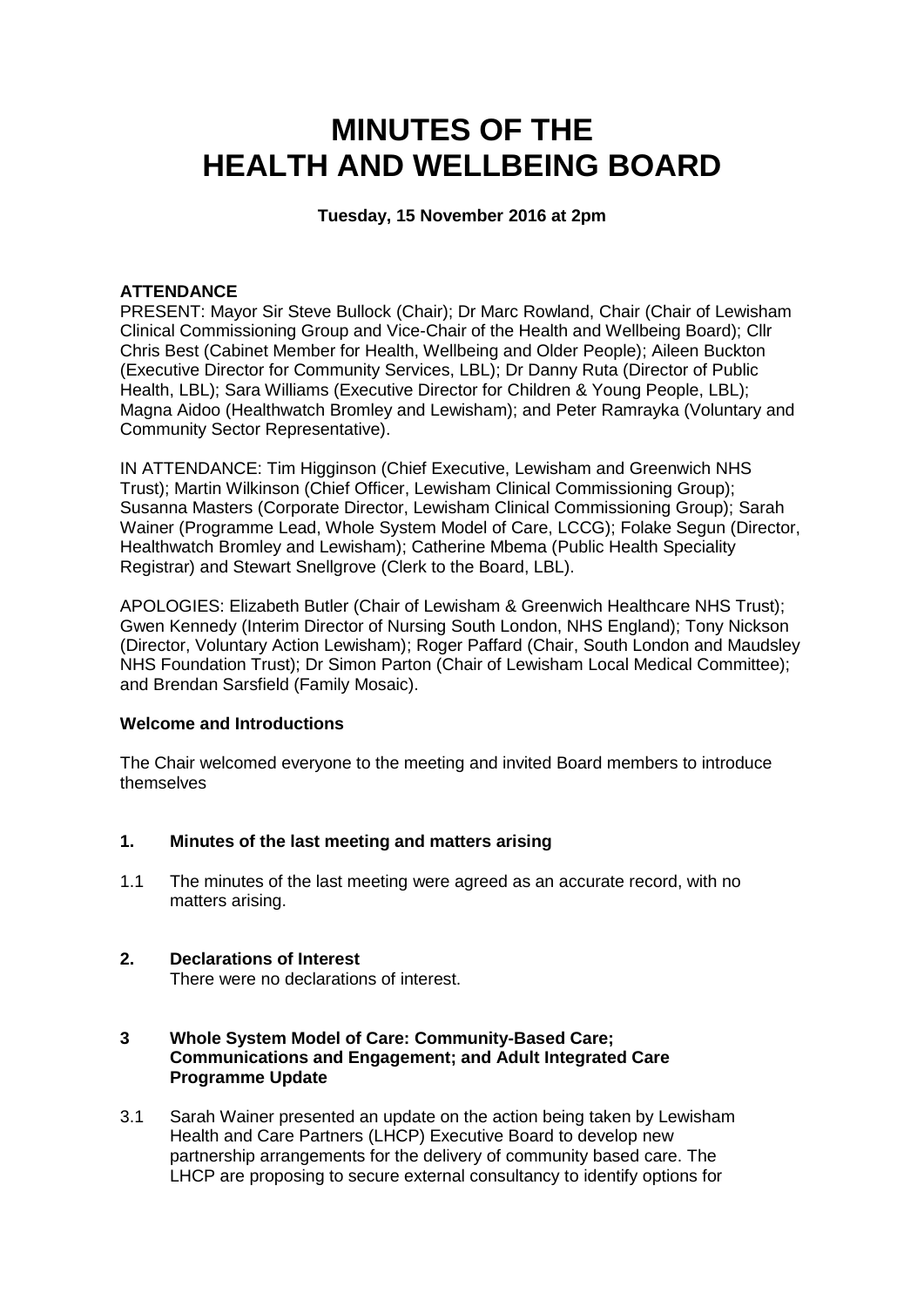the governance of these proposed partnership arrangements. Once this work is concluded, partners will report back to the Health and Wellbeing Board on the options that have been considered and the preferred option for development.

- 3.2 LHCP is supported by a number of steering groups, including a Communications and Engagement Steering Group. The Group is currently developing and implementing a communications and engagement strategy and plan. As part of this work, a set of core messages have been produced and will be further enhanced over time. A set of pledges have also been drafted, outlining what Health and Wellbeing Board members will do to support the improvement of health and wellbeing across the borough. These will be expanded to provide concrete examples of what health and care partners are doing or will be doing to fulfil their pledges.
- 3.3 The Adult Integrated Care Programme continues to be one of the key delivery vehicles for integration activity and LHCP continue to oversee the activity and deliverables that have been agreed within the 2016/17 programme, including workstreams for Prevention and Early Intervention, Neighbourhood Community Teams and Enhanced Care and Support.
- 3.4 Members of the Board made the following comments regarding the report:
	- The 'Pledges' should also demonstrate how residents will be supported to improve their own health and wellbeing.
	- GPs could be used more effectively as a communications channel to signpost and promote healthy living programmes such as free swims for the over 60's.
- 3.5 Action: The Board approved the recommendations contained within the report.

#### **4. South East London Sustainability and Transformation Plan: Update**

- 4.1 Martin Wilkinson provided the Board with a summary of the South East London Sustainability and Transformation Plan (STP), which has now been published.
- 4.2 The STP is a place-based, all-partner whole system plan driving the NHS Five Year Forward View locally. The plan must meet quality and performance standards whilst ensuring financial sustainability. The STP is the single application and approval process for transformation funding for 2017/18 and thereafter
- 4.3 The STP focuses on five priority areas:
	- Developing consistent and high quality community based care (CBC), primary care development and prevention
	- Improving quality and reducing variation across both physical and mental health
	- Reducing cost through provider collaboration
	- Developing sustainable specialised services
	- Changing how we work together to deliver the transformation required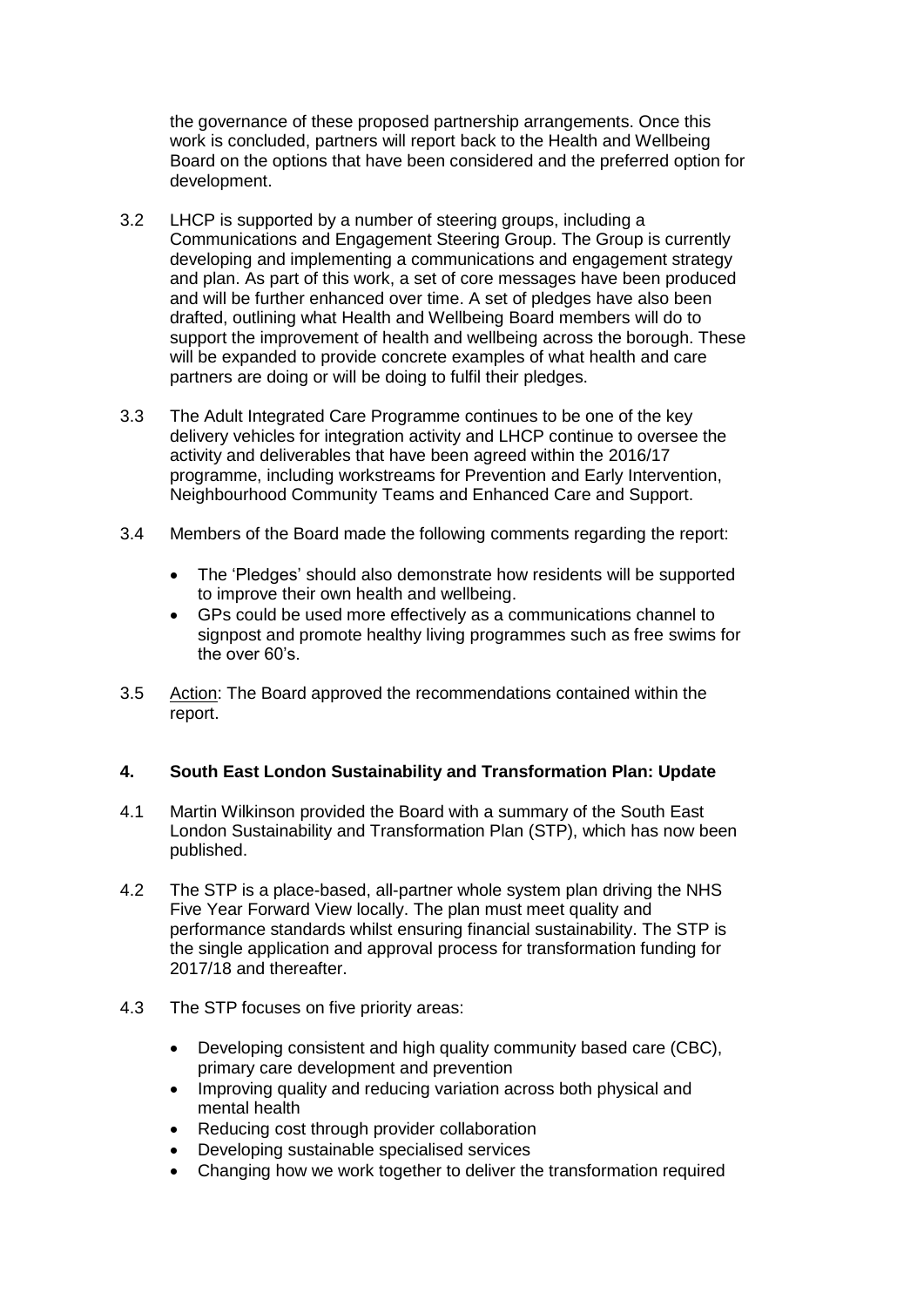- 4.4 The STP also includes a plan to develop two elective orthopaedic centres. These will bring together routine and complex care onto sites with ringfenced facilities. The rationale is that this will minimise cancellations and ensure critical mass for certain procedures. The centre will work as part of a clinical network and link with local hospitals and community-based settings. Formal public consultation on this specific proposal will run for 12-14 weeks, with feedback to the Committee in Common to decide whether to proceed in Spring 2017.
- 4.5 Further updates on the SEL STP will be provided at future meetings of the Board, with a focus on specific areas within the delivery plans e.g. Urgent Care, Community Based Care etc.
- 4.6 Members of the Board made the following comments regarding the report:
	- Public expectations and anxiety with regards to STPs are increasing as the publication date for Plans moves closer. It will be challenging to distinguish Lewisham apart from this wider context and some of the more negative messaging playing out nationally.
	- It should be made explicitly clear to the local population that the SEL STP requires all A&E and Maternity Units to remain open.
	- The Autumn Statement will set out future funding for social care and without a strong financial base it will be difficult to make progress on the delivery of the STP.
	- The representative for the Voluntary and Community Sector recognised the opportunities for engagement on the STP and draft proposals regarding the elective orthopaedic centre.
- 4.7 Action: The Board noted the progress of the STP and agreed that future meetings will focus on specific areas within the delivery plan.

### **5. Draft Partnership Commissioning Intentions for Adults 2017/18 and 2018/19**

- 5.1 Susanna Masters provided the Board with an overview of the draft Partnership Commissioning Intentions for Adults.
- 5.2 NHS Lewisham Clinical Commissioning Group (LCCG) and Lewisham Council are responsible for commissioning the majority of health and care services in Lewisham. The 'Intentions' set out the shared plans and priorities to commission health and care for adults for the next two years (2017-19. There are separate Partnership Commissioning Intentions for children and young people's services.
- 5.3 The intentions are intended to give health and care partners and the public an initial understanding of the specific commissioning areas that will be focussed on – Prevention and Early Action, Planned Care and Urgent and Emergency Care – in order that they may provide feedback to inform future planning.
- 5.4 Members of the Board made the following comments regarding the report: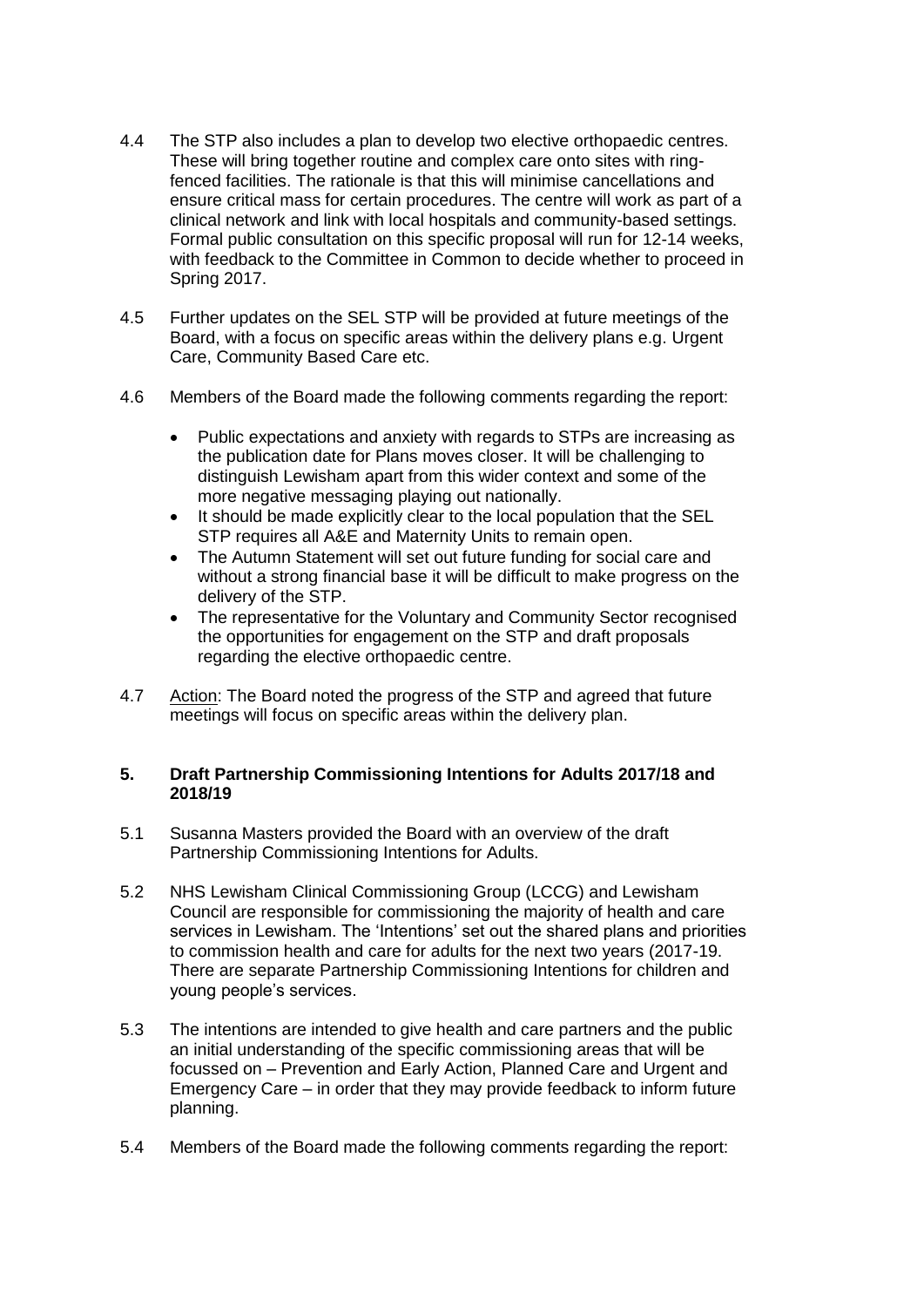- The health and wellbeing advice and brief interventions delivered by community pharmacies as part of the 'Healthy Living Pharmacies' initiative may be impacted by the national reduction in funding. This is due to take effect from December 2016, though may be staggered.
- 5.5 Action: The Board agreed the recommendations contained within the report.

#### **6. Lewisham Annual Public Health Report 2016**

- 6.1 Danny Ruta presented the 2016 Annual Public Health Report (APHR) to the Board, which is themed on tackling obesity. It focuses on the Whole System Approach to Obesity, of which Lewisham is working alongside Leeds Beckett University as one of four national pilot sites. The report also profiles the Jamie Oliver / Sustain Sugar Smart initiative which Lewisham was the first London borough to launch in October 2016. Wider information on the entire population is also provided through the Public Health Performance Dashboards.
- 6.2 The APHR is a useful tool to recruit organisations from across the sector to sign-up to these initiatives and help promote an environment that supports healthy weight and wellbeing as the norm. Both Lewisham Hospital and Millwall Football Club have signed-up to the Sugar Smart initiative, and eight schools in Lewisham are running the Daily Mile, where all children in the school are allowed to run outdoors for 12 minutes each day. The aim is to get 80-90% of primary schools involved in this initiative.
- 6.3 Members of the Board made the following comments regarding the report:
	- The workplace needs to be added to the whole system approach to tackling obesity, and reflected in the strategy.
	- The possibility of having local high-profile individuals (e.g. Olympic athletes) to champion these programmes should be explored
	- There should be engagement with local sports clubs to help expand these initiatives.
- 6.4 Action: The Board noted the contents of the report.

#### **7. Lewisham Public Mental Health and Wellbeing Strategy 2016-19**

- 7.1 Catherine Mbema provided members of the Board with an overview of the Lewisham Public Mental Health and Wellbeing Strategy 2016-19 which was launched on 10<sup>th</sup> November 2016. This strategy contributes directly to the priority area within Lewisham's Health and Wellbeing Strategy to improve mental health and wellbeing in Lewisham between 2015 and 2025.
- 7.2 The main overarching aims of the strategy are:
	- To improve mental health and wellbeing for all in Lewisham across the life course.
	- To attempt to bring together all initiatives in Lewisham that impact positively upon mental health and wellbeing under one strategic ambition.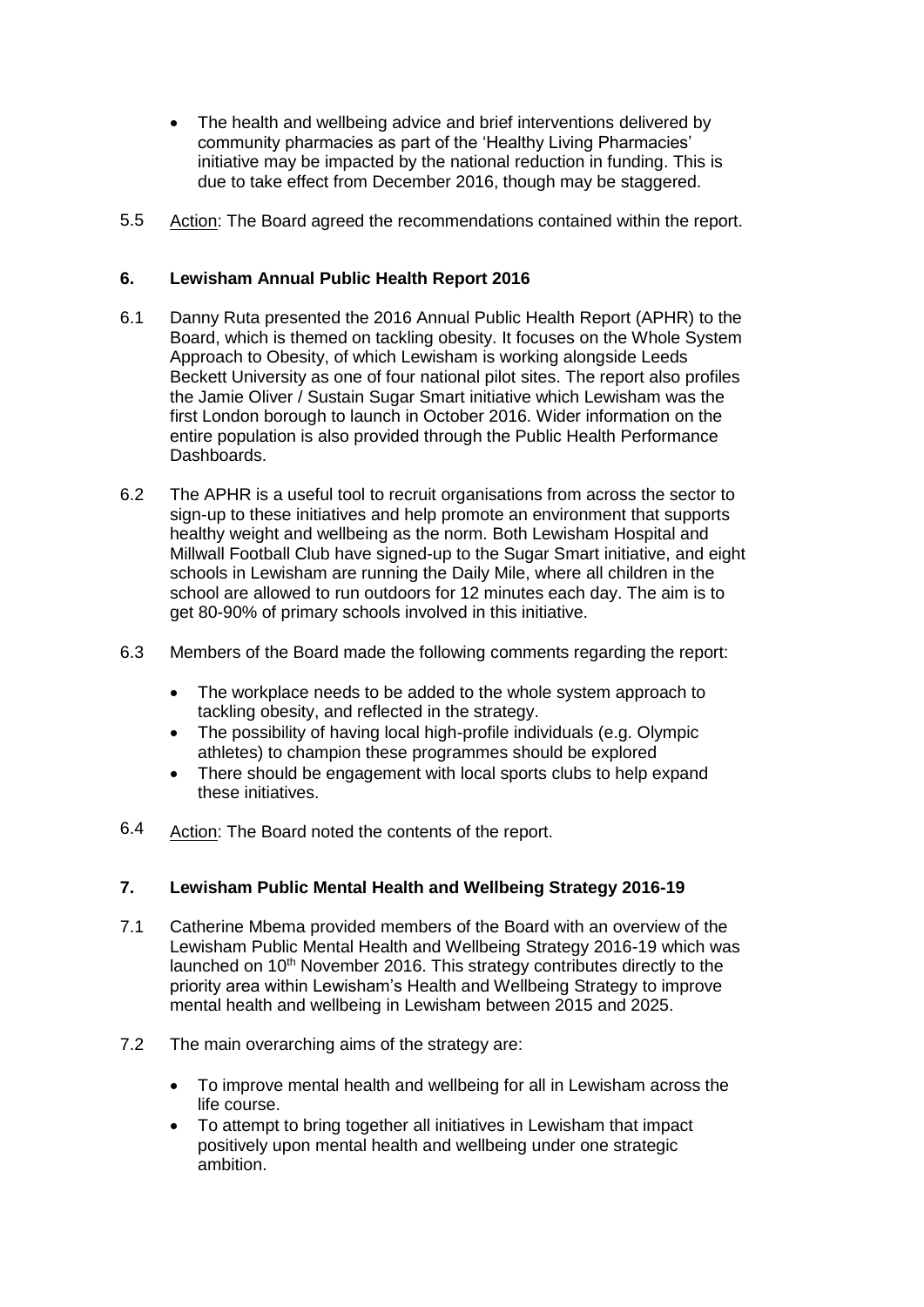- To increase and optimise the use of community assets for mental health and wellbeing initiatives.
- To reduce stigma and increase awareness amongst the public and professionals of factors which build resilience, protect and improve mental health and wellbeing.
- 7.3 An action plan is being developed with the support of a multi-agency working group, and robust evaluation measures will be put in place to monitor the intended impacts of the strategy.
- 7.4 Members of the Board made the following comments regarding the report:
	- All service areas need to show due consideration to mental health issues as part of their routine service delivery. This strategy is a step in the right direction.
	- Links between physical and mental health are strongly reflected in the SEL Sustainability and Transformation Plan and mental health is at the forefront of the STP agenda.
- 7.5 Action: The Board noted the contents of the report.

#### **8**. **Healthwatch Annual Report 2015-2016**

- 8.1 Folake Segun presented the Board with an executive summary of the Healthwatch Lewisham Annual Report 2015-2016.
- 8.2 During 2015-16 Healthwatch have:
	- Carried out focused engagement with over 100 people from Tamil, Polish, Vietnamese and Turkish communities.
	- Gathered the views of over 70 young people and young carers, aged between 10 and 17 in discussions about their mental health.
	- Worked with 74 local organisations in partnership-building.
	- Contributed 500 hours of additional capacity through the work of 17 volunteers.
	- Utilised 7 local hubs across four Lewisham localities to deliver information and listen to people's experiences on health and wellbeing services.
- 8.3 Action: The Board noted the delivery and outcomes for 2015-16 that were contained within the Healthwatch Annual Report.

#### **9. Health and Wellbeing Work Programme**

- 9.1 Stewart Snellgrove presented the Health and Wellbeing Board with a draft work programme for discussion and approval. The following items have been added to the work programme, or amended since the last Board meeting:
	- Neighbourhood Networks: Update on Community Development (March 2017).